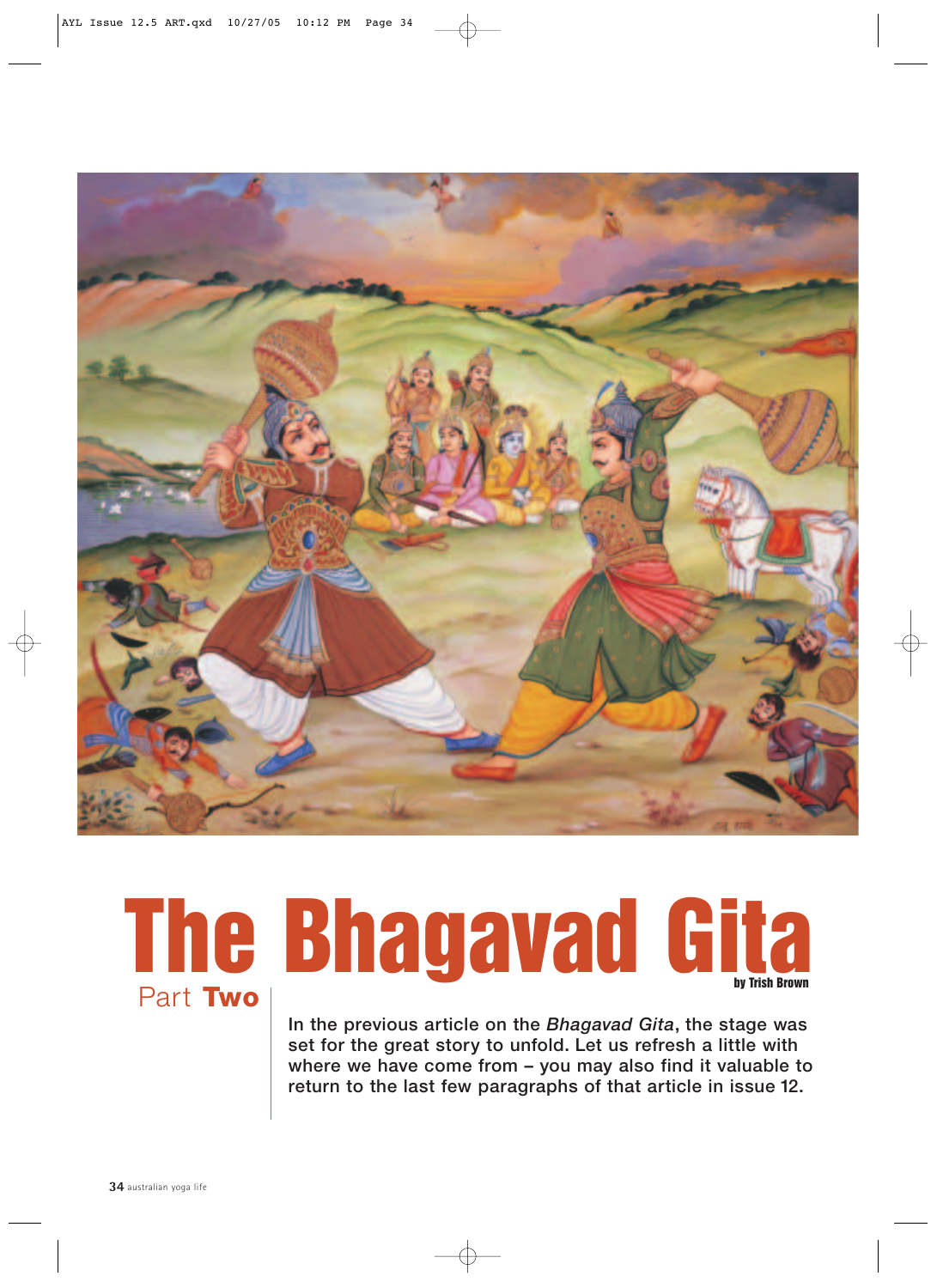We arrive at the point of diving into the ocean of wisdom of the Gita, which is part of the magnificent epic poem, the Mahabharata whose characters portray every aspect of life in a rich tapestry of intrigue and mystery. Every person represents an aspect of the human psyche and the poem is a complex allegory of the inner struggle we experience as human beings. The great truth is that each one of us is inwardly battling with two opposing forces - goodness and that which opposes goodness.

For this reason, the Gita begins by bringing us to Kurukshetra, the battlefield of life. We are introduced to the two armies of great and noble warriors that exist inside each and every one of us. On one side, the five Pandavas represent our virtues of truth,

#### **Part Two**

It is said that the first and last words of a great scripture will always give us the key to its central message. The first word of this text is *dharma* (to uphold) and the last is *mama* (my). The dharma of the sun is to shine, the dharma of a river is to flow and the dharma of human beings is to uphold that which is true to our higher nature – our life purpose. The Gita invites us to discover our *svadharma* – our own personal dharma, that which is ours to do in this life and ours alone, then to stand up and have the courage to follow it.

Now let us have ears to hear and a heart that can open wide enough to receive the great wisdom that the words within the pages of the Gita hold to reveal the greatest secrets of all time.

#### **The Despondency of Arjuna**

There is an air of excitement in chapter one as the armies gather with trumpets and conches blowing and the beating of tabors and drums heralding the beginning of the great battle. "My chariot, Krishna," Arjuna's voice shouts above the deafening noise. "Take it between the two armies so that I can clearly see who I have to fight when the battle begins!" Krishna enters the field driving his magnificent golden chariot drawn by five white stallions. We too as seekers, when we confront our own spirituality and arrive at the inner battlefield, must be able to see who it is we are going to fight.

courage, beauty, strength and wisdom and are led by Arjuna. He is the courageous hero and represents each one of us. On the other side of the battlefield is Duryodhana, representing the ego whose nature it is to fight, not to reason. He leads the huge numbers of Kauravas who represent the forces of negativity that live inside us, constantly conspiring to lead us away from the very highest within. While Arjuna's motives are essentially divine and based on truth, Duryodhana, whose motives are selfish and egocentric, is also a great and noble warrior. The other main character is Krishna, the Supreme Self who is the very highest we can aspire to, and He is inviting us to fight to be with Him because He is our rightful inheritance…

From the centre of the battlefield, Arjuna is totally confused at the sight of his enemies arrayed before him. He realises he has to fight his own dear family and friends (being his attachments, desires and egocentred habits). He must even fight Dronacharya, the teacher who trained him as a warrior and Bhishma, the surrogate father who nurtured him. For the first time in Arjuna's life he is overwhelmed by fear. His voice breaking with emotion, he turns towards his friend and says, "Krishna, these men I see in front of me are my kinsmen. Looking at their faces makes my body tremble, my limbs weak, my mouth dry and my hair stands on end. I can hardly stand up and my mind is whirling" (1:29). Arjuna is making excuses!

In just the same way, we make excuses when we first understand that, in order to discover who we are, we must confront our attachments, addictions, habits, desires and ambitions. These attachments are our friends and relatives and like Arjuna we often react with fear and despondency as our inadequacy overwhelms us. It is really much easier to go back to what is familiar and comfortable. In utter despair Arjuna throws down his bow, Gandiva (representing selfwill and egocentric defence) and slumps down in his chariot his heart overwhelmed by sorrow (1:47). With tears in his eyes he humbly pleads with Krishna, "I am paralysed by sadness and grief. You must help me. Please! I will not fight!"

**LEFT: On the battlefield of Kurukshetra, a metaphor for the battlefield of life. © B.G. Sharma.**

**All images made available by Mandala Publishing. www.mandala.org**

#### **Krishna begins teaching**

Chapter two of the *Bhagavad Gita* is often called 'the Gita in brief'. In slokas 11-46 we learn about the path of knowledge and in slokas 47-60 the way of action. We learn about the power of devotion in slokas 61-70 and finally the path of renunciation in slokas 71-72.

Up until now Krishna has not uttered a word. In fact he has been the epitome of patience and tolerance and he smiles as Arjuna struggles with all his reasons for not fighting, presenting his well thought out arguments and rational, practical reasons for retreat. Is this something that is familiar to *you*?

The mind will try anything to dissuade us from engaging in any confrontation with our desires and habits. In fact it will say, "What is the point of getting out of bed an hour earlier for some yoga and a walk?" The inner dialogue will be truly convincing as to the value of the extra sleep to get us through the day, to the extent that we completely forget the positive benefits of the activity – vitality, alertness, enthusiasm, productivity! At times the major problems that arise seem to completely swamp us, to the point where we become depressed. The determination and effort that are required to make changes seem to appear be too much and we give up before we have even started. This is the vital point we must all reach – when we realise we cannot overcome all the negativity inside us alone. This is that beseeching moment when we beg for help and turn to the very highest within us. Now Krishna can begin to teach Arjuna. How desperate are we before we beg for the Truth to be revealed?

Krishna said fiercely with no trace of sympathy in his voice, "What do you think you are doing, Arjuna? This despair and confusion does not become you. These kinds of emotions have no place in the heart of a warrior. Do not give in to weakness. You must get up, rise to your full greatness with courage and pride and fight with confidence!"

The early morning sun spread its red and orange glow throughout the sky, glinting softly on the helmets and breastplates of the assembled warriors. Uncertainty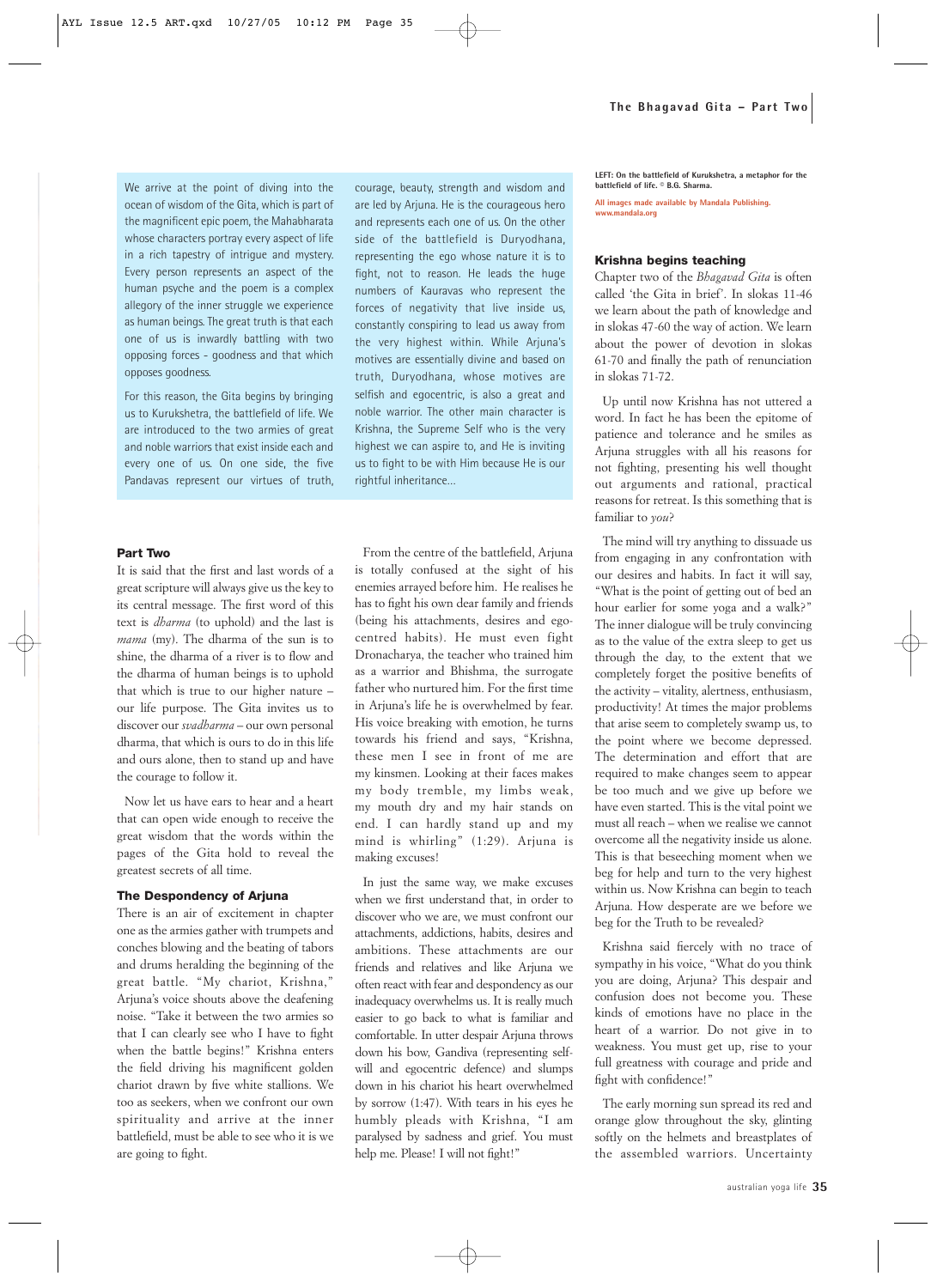#### **The Bhagavad Gita – Part Two**

rippled through the armies like a wave, as they questioned the extraordinary encounter they were witnessing in the middle of the field of Kurukshetra. Duryodhana was full of impatience. Arjuna's grandfather, Bhishma, stood erect and noble with his eyes as still and calm as a deep lake, and watched intently the figures of the two people who meant so much to him. He knew and could sense that Krishna was imparting a wisdom that even the Gods themselves longed to hear.

Krishna is saying to all of us: all your problems, all your worries, all your anxieties arise simply because you are looking at the world in a particular way. Change your viewpoint, change the basic way you see the world to one of truth, and all these problems will be problems no more. As he replied to Arjuna, "The truth is that there never was a time when you or I, or all the warriors gathered here today, did not exist and there never will be a time when we cease to exist (2:12)."

Each chapter of the Gita holds a valuable lesson to help us develop the right attitudes and appropriate responses to enable us to make our relationships and situations work for us.

He put his hands together in prayer, bowing his head in reverence to this great event. Quietly he responded to Duryodhana, "You have a lot to learn. We are probably witnessing one of the greatest events in the history of mankind. Why don't you curb your impatience and be still?" The young king angrily turned on his heel and stormed back to his chariot.

#### **The highest knowledge**

Krishna looked at Arjuna, thinking "I have to shake him out of this despondency". "You know Arjuna," he said calmly, "although your words sound wise, they are not actually based in Truth. You really should not be grieving for these people you know, because those who are truly wise do not grieve for anyone - either living or dead" (2:11). This verse contains the whole of the Gita's message – the highest and most sacred knowledge that a human being can ever absorb in a lifetime. Like a pearl dropped into the consciousness of our mind we could almost pass it by and not realise its importance. Krishna is using shock tactics as he explains to Arjuna that he is not the physical body but the immortal soul within. Trying to give Arjuna hope, he says (in verses 23-24) "Weapons cannot touch the Self. Fire cannot burn it, water cannot wet it, and neither can it be dried by the wind."

Put your own problems into a larger arena. Ask yourself, in comparison to the thousands of people that die every day from malnutrition, or lack of hygiene or water, or those caught up in violence or war…how big are my problems? Go one stage further. Consider that there might be a deeper reason why a problem is there for you. Remember the saying, 'every problem has a gift for you in its hands. We seek our problems because we need their gifts!'

Perhaps we may find ourselves in the situation where we develop a major illness, for instance, chronic fatigue – a common one in our country. For years we have been stressing about our heavy work volume and other commitments with no time to rest, read, dance or even to 'smell the roses'. The gift (chronic fatigue) is giving us time to stop, assess life and perhaps adopt a more balanced lifestyle. We may not recognise the 'gift' immediately, but with time it will be revealed.

*If you want change in your life, what are you going to do differently tomorrow so that you don't discover in a few years time that you are still in the same situation?*

#### **Establishing steady wisdom**

As Krishna spoke, a mighty hush settled over the plains. Even the restless horses became still as if to hear his words more clearly. "Would you get upset if I threw away an old coat?" Krishna asked. Arjuna shook his head in response. "Our body is no different. It is an outer covering that contains who we really are. When it is worn out, we just cast it aside like a piece of clothing, but the real Self inside remains untouched, indestructible and immortal"  $(2:12-13)$ .

The concept that things can be born or die is an illusory one. People are only afraid of death because they don't understand what it means. In fact, the quality of fear is probably the most predominant one that people have in their lives. Fear of things that they know about and things that they don't know about. Fear of leaving their loved ones behind, as well as fear of the unknown that death presents.

Arjuna did not appear to be grasping this understanding. So Krishna deftly delivered another aspect. "You can't perceive this truth because you are entangled in the duality of life – good and bad; pleasure and pain – the pairs of opposites. You will have to go beyond this state of perception, however, if you want to really understand what I am telling you. Remember you have been born a Kshatriya, Arjuna – a warrior, and you have to do your duty… you have no choice but to maintain dharma and balance in society. Not for your sake but for the good of the whole. And if you run away from your duty, you are deliberately allowing evil to prevail." As a human being on the planet this is our responsibility too!

"So get up Arjuna!" Krishna's voice was firm and authoritative. "Resolve to face your conflict! You should not consider thoughts of the future and whether you will win or lose. Do not delight in happiness or be cast down by pain. Just perform your duty and whatever comes, endure it bravely with a steady mind. Get involved, Arjuna, and fight with confidence!"

The air between them trembled with an awesome power as these words enveloped the proud warrior. They were like arrows and Arjuna had no armour against such ancient truth. What choice did he have but to face this great challenge? Crisis and pain are part of life and help us grow! However hard they are at the time, they pass and we inevitably have the opportunity to embrace the situation or to remain within the 'battle'.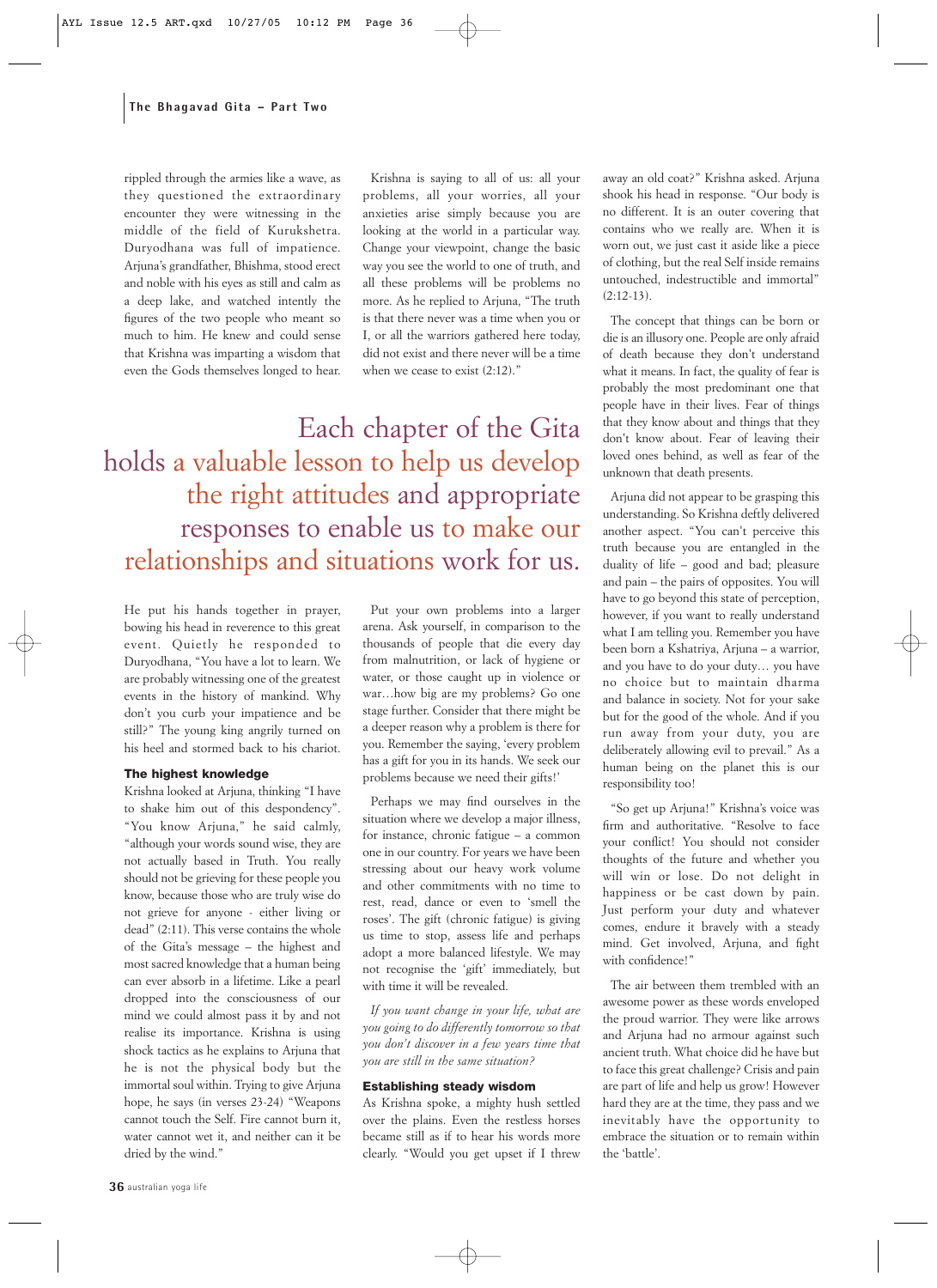#### **Skill in action – balance of mind**

Krishna continued, "You have to learn the wisdom of skill in action, meaning perfect balance, unshakeable equanimity, poise and peace of mind. In establishing an ever present awareness of the core of your real, immortal Self first, you can be effective in the field of action!"

Fascinated, Arjuna asked, "How can I achieve this?" Krishna's gaze was direct and piercing. "Make the mind your friend so you can use its great power instead of it using you. Make your mind so focused and disciplined that you cannot be swayed by raging emotions. With sincerity and constant practice the wisdom I am imparting to you will enable you to accomplish this."

Krishna said, "To fight is your duty without regard of defeat or victory, heat or cold, pleasure or pain – these all come to us and we must put up with them as we have no control over them." This is real skill in action! This teaching has the power to eliminate our eternal attachments to success and failure, approval motivation; happiness based on the perfect situation or state of being! "You have the right to work, but

### If you want change in your life, what are you going to do differently tomorrow…?

never to the results. Never allow yourself to be motivated by the fruits of your actions, nor should you be attached to inaction." (2:47) Arjuna was puzzled. It did not seem natural not to be concerned about the outcome of the battle.

If we relate this to being in the workplace today, how best could we make this teaching a reality? In our daily life we can be either too involved in our work, or, at the other end of the spectrum, we avoid work whenever possible. All of us fall somewhere between these two states. To be *sattvic* (clear, pure) in the way that we work, we need to be full of energy and yet not upset if the results don't turn out the way that we want. It is important to try to find balance in life with everything we do.

Nobody on their deathbed ever wished they had spent more time at work. No one is indispensable! Similarly, if you are caught up in being lazy, remember that the

result of living in the mode of *tamas* (inertia) is always pain and frustration. When we are caught up in how we want things to turn out we forget one fundamental rule – we are not in control! It is good to plan ahead and organise things, but don't get caught up in thinking that all will go according to plan. By all means plan your day, but add at the end of the plan, "God willing".

#### **Controlling the senses**

The yellow silk of Krishna's robe rippled gently against his body which stood majestic and straight, his dark skin glistening in the sunlight. The peacock feather in his crown bowed softly in the wind. The horses (the senses) became agitated as if troubled by some unseen presence. They began to pull and strain in different directions, causing the chariot to lurch and sway from side to side and forcing the wheels deeper into the earth. Krishna pulled the reins tighter to bring them back under control. With his



australian yoga life **37**